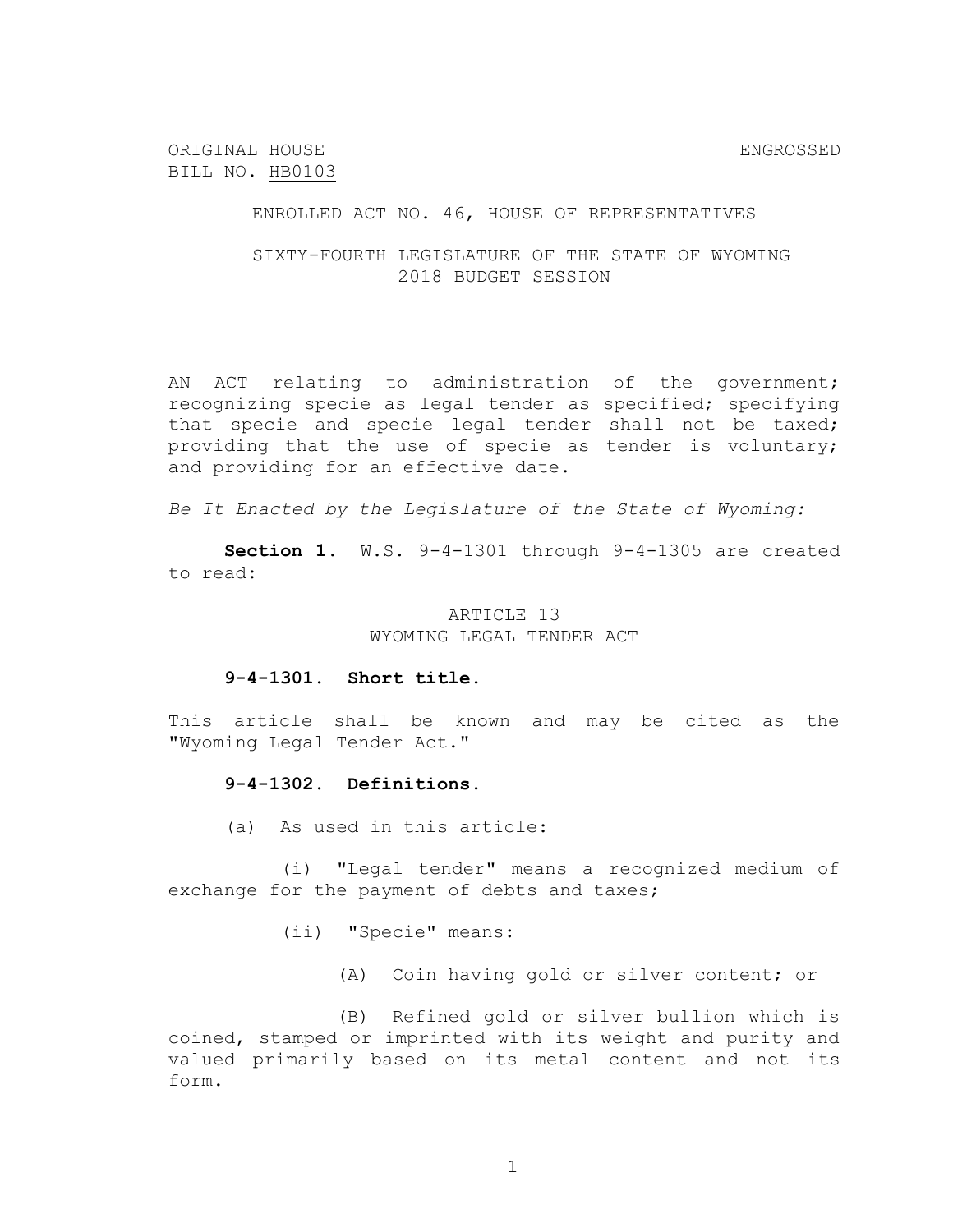ORIGINAL HOUSE ENGROSSED BILL NO. HB0103

ENROLLED ACT NO. 46, HOUSE OF REPRESENTATIVES

SIXTY-FOURTH LEGISLATURE OF THE STATE OF WYOMING 2018 BUDGET SESSION

### **9-4-1303. Specie legal tender.**

(a) Specie legal tender in Wyoming shall consist of:

(i) Specie coin issued by the United States government at any time;

(ii) Specie coin issued by any foreign government at any time;

(iii) Any other specie that a federal court of competent jurisdiction, by final and unappealable order, rules to be within state authority to make or designate as legal tender. No court of the state of Wyoming shall be deemed to be a court of competent jurisdiction for purposes of this paragraph.

# **9-4-1304. Taxation issues related specie and specie legal tender.**

(a) No specie or specie legal tender shall be characterized as personal property for the purposes of property taxation.

(b) The exchange of one (1) type or form of legal tender for another type or form of legal tender shall not give rise to any tax liability of any kind.

(c) The purchase, sale or exchange of any type or form of specie or specie legal tender shall not give rise to any tax liability of any kind.

**9-4-1305. Voluntary use of specie as tender.**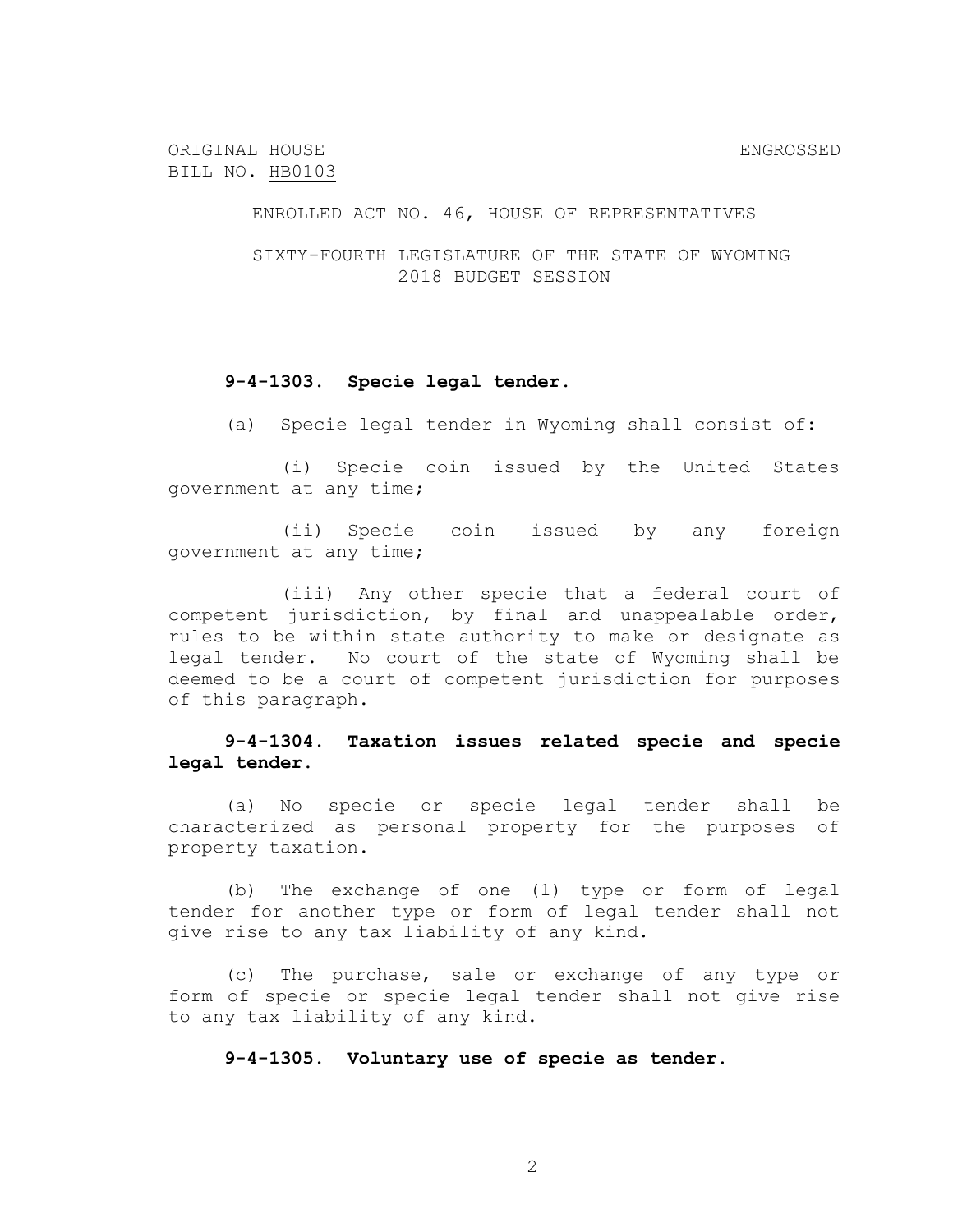ORIGINAL HOUSE ENGROSSED BILL NO. HB0103

ENROLLED ACT NO. 46, HOUSE OF REPRESENTATIVES

SIXTY-FOURTH LEGISLATURE OF THE STATE OF WYOMING 2018 BUDGET SESSION

Unless specifically provided by law or by contract, no person or legal entity shall have the right to compel any other person or legal entity to tender specie or to accept specie as legal tender.

**Section 2.** W.S. 39-11-105(b)(vi)(A) and 39-15-101(a)(xxxi)(A) are amended to read:

#### **39-11-105. Exemptions.**

(b) The following shall be exempt from property taxation:

(vi) Any of the following intangible items:

(A) Money and cash on hand including currency, gold, silver and other coin, specie and specie legal tender as provided in W.S. 9-4-1304, bank drafts, certified checks and cashier's checks;

# **39-15-101. Definitions.**

(a) As used in this article:

(xxxi) "Intangible personal property" includes:

(A) Money and cash on hand including currency, gold, silver and other coin, specie and specie legal tender as provided in W.S. 9-4-1304, bank drafts, certified checks and cashier's checks;